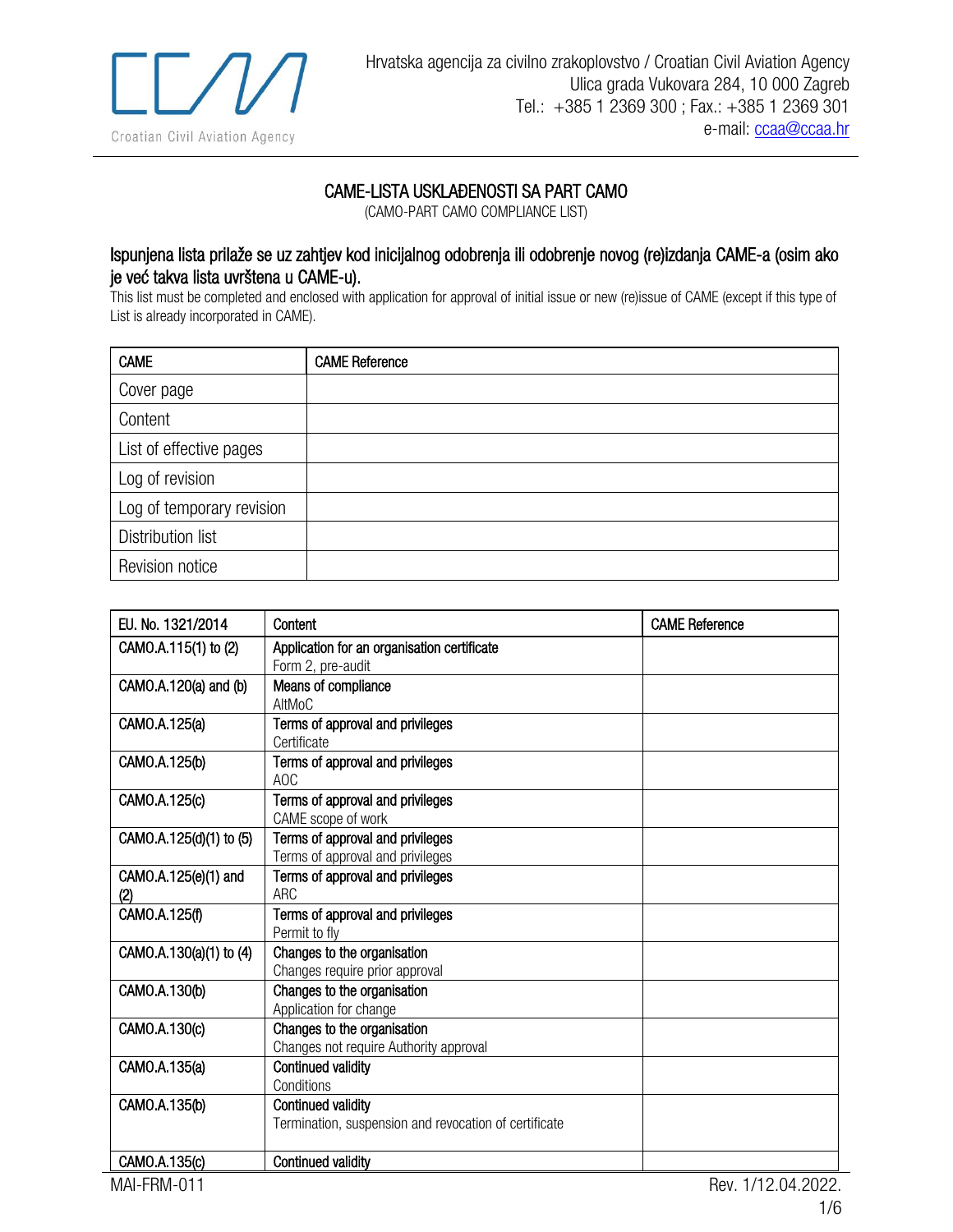| EU. No. 1321/2014       | Content                                                                               | <b>CAME Reference</b> |
|-------------------------|---------------------------------------------------------------------------------------|-----------------------|
|                         | Single air carrier business grouping- the termination, suspension                     |                       |
|                         | or revocation of the air operator certificate does not automatically                  |                       |
|                         | invalidate the CAMO's certificate                                                     |                       |
| CAMO.A.135(d)           | <b>Continued validity</b>                                                             |                       |
|                         | Certificate is returned to the competent authority                                    |                       |
| CAMO.A.140(a) and (b)   | Access                                                                                |                       |
|                         | Access by the competent authority                                                     |                       |
| CAMO.A.150(a)(1) to (3) | <b>Findings</b>                                                                       |                       |
|                         | Root cause, corr. action plan, implementation                                         |                       |
| CAMO.A.150(b)           | <b>Findings</b>                                                                       |                       |
|                         | Closing of findings                                                                   |                       |
| CAMO.A.155(a) and (b)   | Immediate reaction to a safety problem                                                |                       |
|                         | Implementation of safety measures and information                                     |                       |
| CAMO.A.160(a) to (e)    | Occurrence reporting                                                                  |                       |
|                         | Reporting-72 hrs, Reg. (EU) No 376/2014,                                              |                       |
| CAMO.A.200(a)(1) to (7) | Management system<br>Responsibilities, safety policy, hazards, procedures, compliance |                       |
|                         | monitoring                                                                            |                       |
| CAMO.A.200(b) to (e)    | Management system                                                                     |                       |
|                         | Integrated management system                                                          |                       |
| CAMO.A.202(a)           | Internal safety reporting scheme                                                      |                       |
|                         | Establishing of internal safety reporting scheme                                      |                       |
| CAMO.A.202(b)           | Internal safety reporting scheme                                                      |                       |
|                         | Collecting, evaluation of reports                                                     |                       |
| CAMO.A.202(c)           | Internal safety reporting scheme                                                      |                       |
|                         | Identification of errors, contributing factors                                        |                       |
| CAMO.A.202(d) and (e)   | Internal safety reporting scheme                                                      |                       |
|                         | Access to internal safety reporting scheme-subcontractors and                         |                       |
|                         | other orrganisations                                                                  |                       |
| CAMO.A.205(a) and (b)   | Contracting and subcontracting                                                        |                       |
|                         | Required standard, work under management system, access by                            |                       |
|                         | the competent authority                                                               |                       |
| CAMO.A.215              | <b>Facilities</b><br>Suitable office accommodation                                    |                       |
| CAMO.A.220(a)(1) to (6) | Record-keeping                                                                        |                       |
|                         | Recording of work carried out, logbooks, ARC, permit to fly,                          |                       |
|                         | keeping for 3 years, termination of operation                                         |                       |
| CAMO.A.220(b)(1) and    | Record-keeping                                                                        |                       |
| (2)                     | Management system records, keeping for 5 years                                        |                       |
| CAMO.A.220(c)(1) to (3) | Record-keeping                                                                        |                       |
|                         | Personal files, keeping for 3 years until person left organisation                    |                       |
| CAMO.A.220(d)           | Record-keeping                                                                        |                       |
|                         | Adequate storage and reliable tracebility                                             |                       |
| CAMO.A.220(e)           | Record-keeping                                                                        |                       |
|                         | Format of records                                                                     |                       |
| CAMO.A.220(f)           | Record-keeping                                                                        |                       |
|                         | Protection from damage, alteration and theft                                          |                       |
| CAMO.A.300(a)(1) to     | <b>CAME</b>                                                                           |                       |
| (14)                    | CAME procedures and associated manuals/procedures                                     |                       |
| CAMO.A.300(b)           | <b>CAME</b>                                                                           |                       |
|                         | Initial approval by the competent authority<br><b>CAME</b>                            |                       |
| CAMO.A.300(c)           | Amendments                                                                            |                       |
| CAMO.A.305(a)(1) to (7) | Personnel requirements                                                                |                       |
|                         | Accountable manager                                                                   |                       |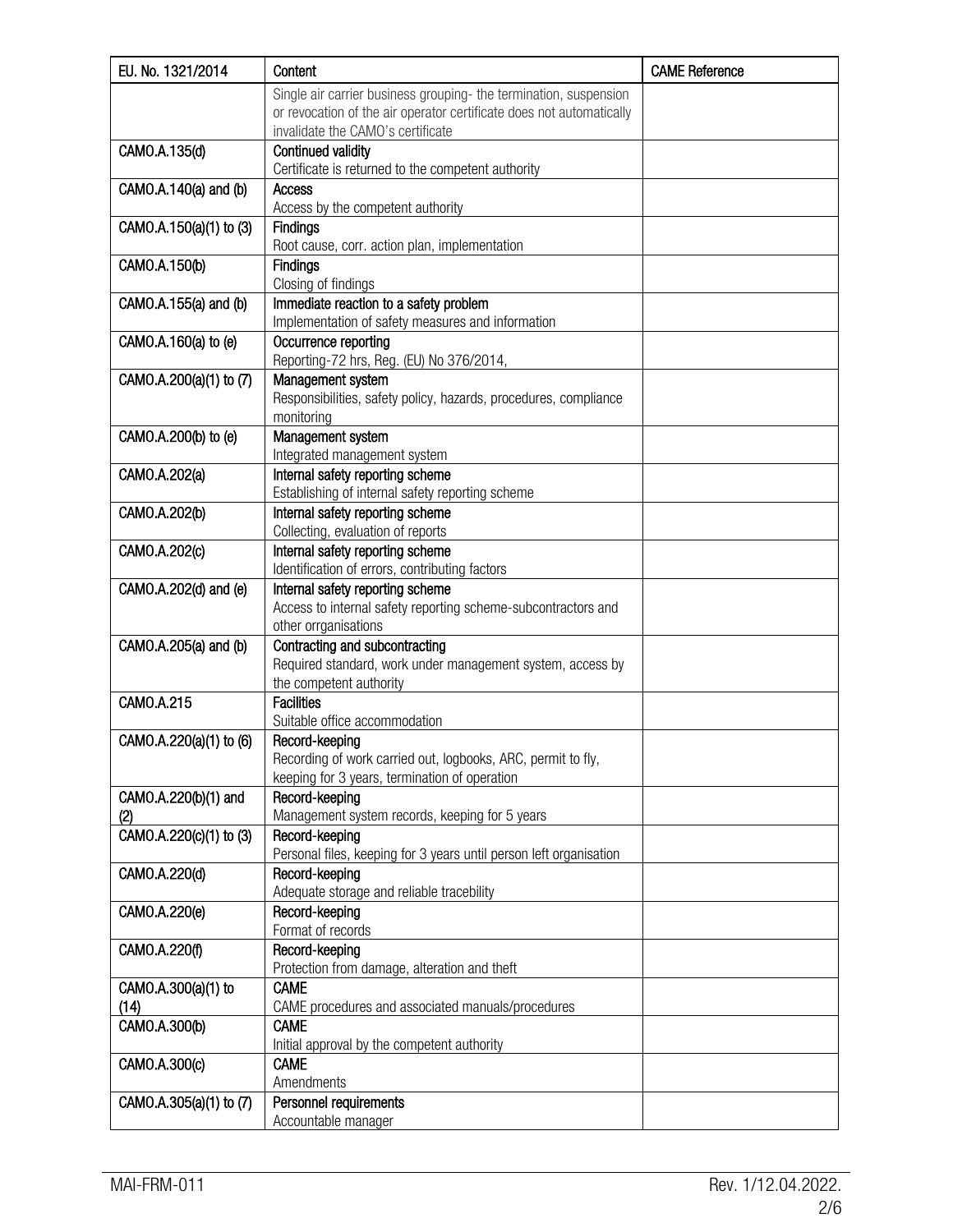| EU, No. 1321/2014       | Content                                                       | <b>CAME Reference</b> |
|-------------------------|---------------------------------------------------------------|-----------------------|
| CAMO.A.305(b)(1) to (2) | Personnel requirements                                        |                       |
|                         | Accountable manager, CAMO manager (Reg. (EU) No               |                       |
|                         | 1008/2008)                                                    |                       |
| CAMO.A.305(ba)          | Personnel requirements                                        |                       |
|                         | Nominated person employed by contracted Part 145 organisation |                       |
| CAMO.A.305(c)           | Personnel requirements                                        |                       |
|                         | Knowledge, experience and background                          |                       |
| CAMO.A.305(d)           | Personnel requirements                                        |                       |
|                         | Sufficient appropriately qualified staff                      |                       |
| CAMO.A.305(e)           | Personnel requirements                                        |                       |
|                         | Airworthiness review staff                                    |                       |
| CAMO.A.305(f)           | Personnel requirements                                        |                       |
|                         | Personnel extending ARC                                       |                       |
| CAMO.A.305(g)           | Personnel requirements                                        |                       |
|                         | Competency of staff                                           |                       |
| CAMO.A.310(a) to (d)    | Airworthiness review staff qualifications                     |                       |
|                         | Qualifications, experience, recent experience, authorisation  |                       |
| CAMO.A.315(a)           | Continuing airworthiness management                           |                       |
|                         | Continuing airworthiness management i.a.w. Sect. A, Sub. C    |                       |
|                         | (Part M) and Sect. A, Sub. C (Part ML)                        |                       |
| CAMO.A.315(b)(1) to (6) | Continuing airworthiness management                           |                       |
|                         | AMP, modifications, maintenance                               |                       |
| CAMO.A.315(c) and (d)   | Continuing airworthiness management                           |                       |
|                         | Maintenance contracts, individual work orders                 |                       |
| CAMO.A.315(e)           | Continuing airworthiness management                           |                       |
|                         | HF and human performance implementation                       |                       |
| CAMO.A.320              | Airworthiness review                                          |                       |
|                         | AWR i.a.w.M.A.901 / ML.A:901                                  |                       |
| CAMO.A.325              | Continuing airworthiness management data                      |                       |
|                         | Current maintenance data, maintenance data provided by the    |                       |
|                         | operator                                                      |                       |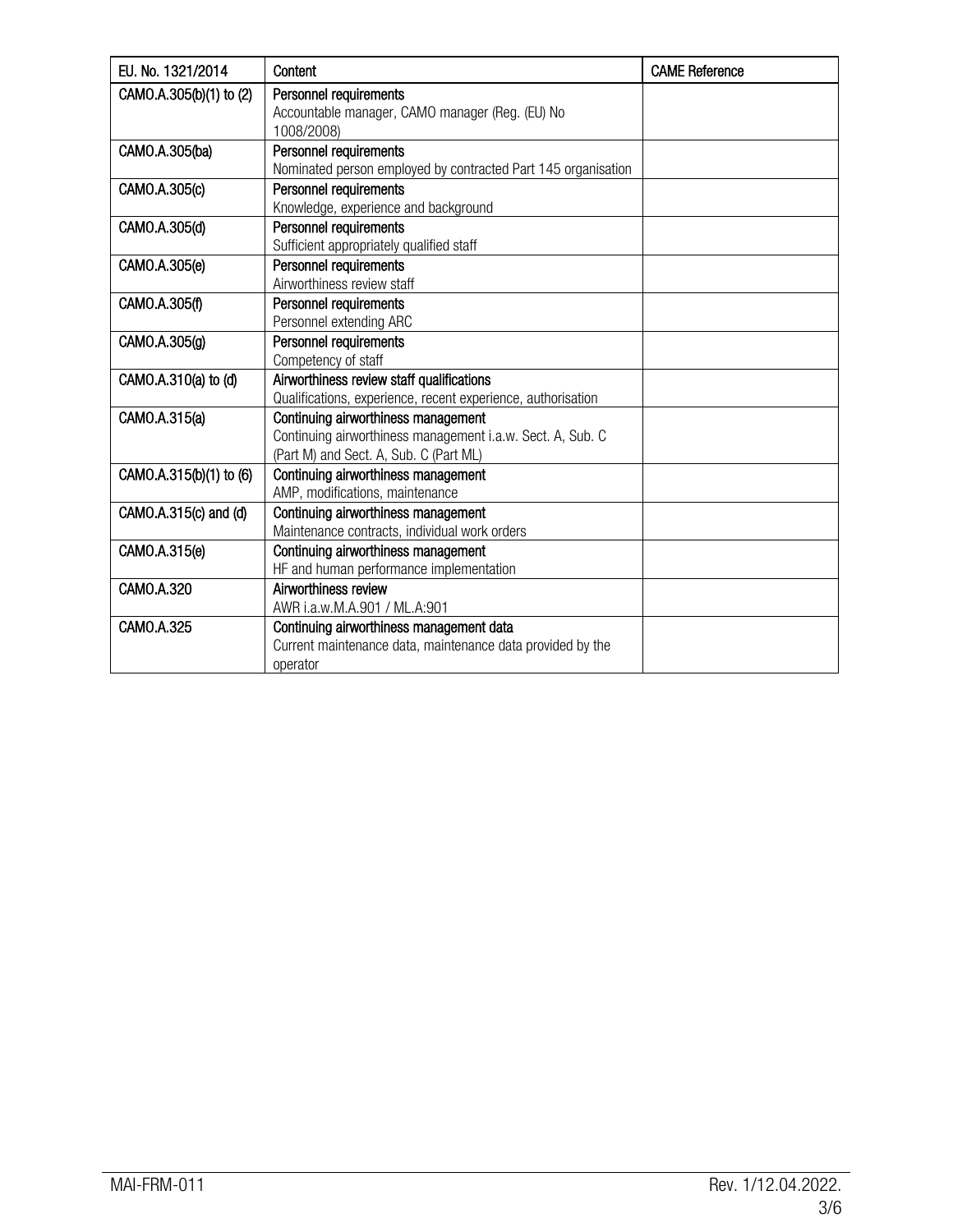| AMC1 CAMO.A.300 Continuing airworthiness management exposition (CAME)                                                 | <b>CAME</b> reference |
|-----------------------------------------------------------------------------------------------------------------------|-----------------------|
| Part 0 General organisation, safety policy and objectives                                                             |                       |
| 0.1 Safety policy, objectives and accountable manager statement                                                       |                       |
| 0.2 General information and scope of work                                                                             |                       |
| 0.3 Management personnel.                                                                                             |                       |
| 0.4 Management organisation chart.                                                                                    |                       |
| 0.5 Procedure for changes requiring prior approval                                                                    |                       |
| 0.6 Procedure for changes not requiring prior approval                                                                |                       |
| 0.7 Procedure for alternative means of compliance (AltMoC)                                                            |                       |
| Part 1 Continuing airworthiness management procedures                                                                 |                       |
| 1.1a Use of aircraft continuing airworthiness record system and if applicable, aircraft technical<br>log (ATL) system |                       |
| 1.1b MEL application                                                                                                  |                       |
| 1.2 Aircraft maintenance programme (AMP) - development amendment and approval.                                        |                       |
| 1.3 Continuing airworthiness records: responsibilities, retention, access.                                            |                       |
| 1.4 Accomplishment and control of airworthiness directives.                                                           |                       |
| 1.5 Analysis of the effectiveness of the maintenance programme(s).                                                    |                       |
| 1.6 Non mandatory modification and inspection.                                                                        |                       |
| 1.7 Major modification standards.                                                                                     |                       |
| 1.8 Defect reports.                                                                                                   |                       |
| 1.9 Engineering activity.                                                                                             |                       |
| 1.10 Reliability programmes.                                                                                          |                       |
| 1.11 Pre-flight inspections.                                                                                          |                       |
| 1.12 Aircraft weighing.                                                                                               |                       |
| 1.13 Maintenance check flight procedures.                                                                             |                       |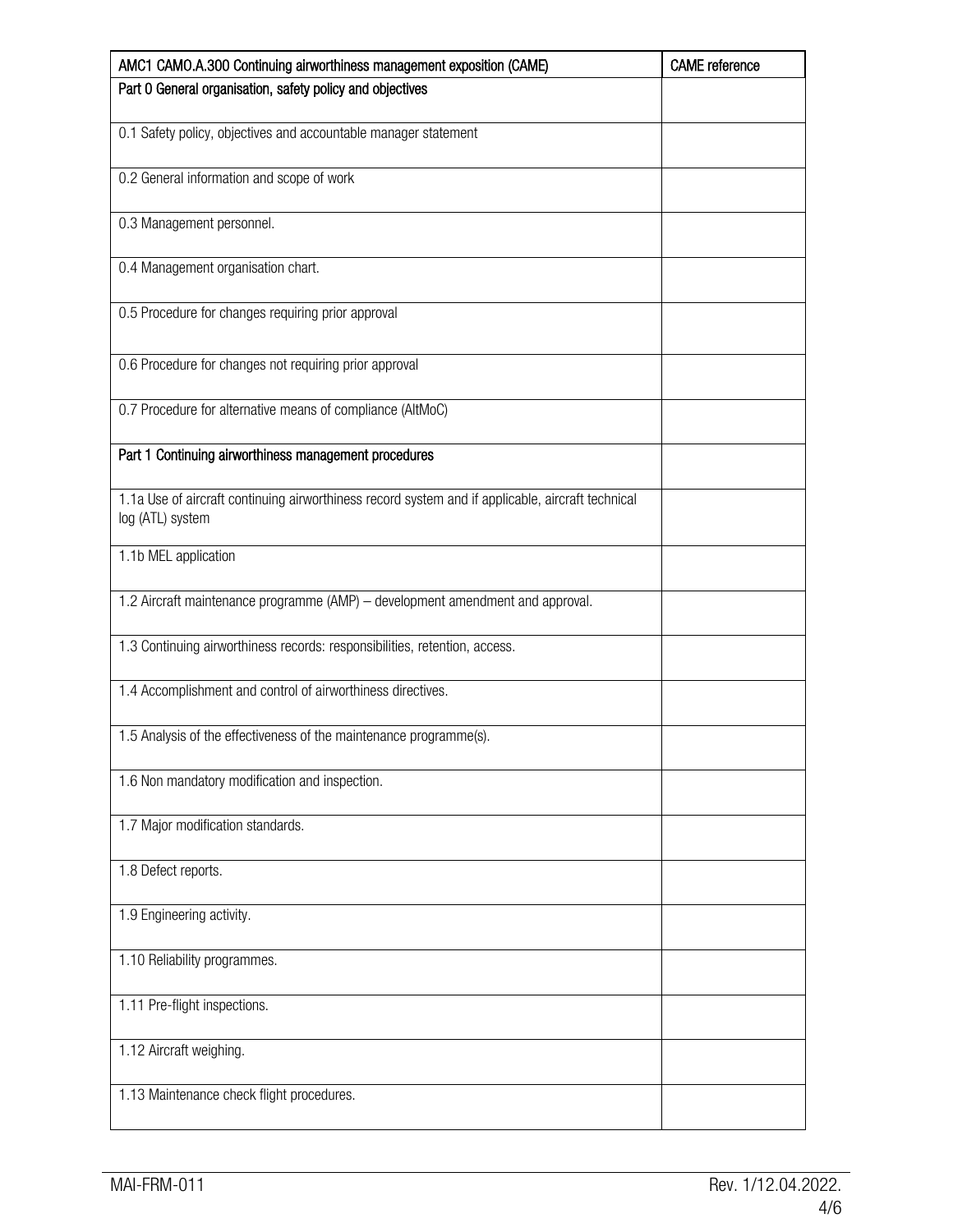| AMC1 CAMO.A.300 Continuing airworthiness management exposition (CAME)                                                                                           | <b>CAME</b> reference |
|-----------------------------------------------------------------------------------------------------------------------------------------------------------------|-----------------------|
| Part 2 management system procedures                                                                                                                             |                       |
| 2.1 Hazard identification and safety risk management schemes                                                                                                    |                       |
| 2.2 Internal safety reporting and investigations                                                                                                                |                       |
| 2.3 Safety action planning                                                                                                                                      |                       |
| 2.4 Safety performance monitoring                                                                                                                               |                       |
| 2.5 Change management                                                                                                                                           |                       |
| 2.6 Safety training and promotion                                                                                                                               |                       |
| 2.7 Immediate safety action and coordination with operator's emergency response plan (ERP)                                                                      |                       |
| 2.8 Compliance monitoring                                                                                                                                       |                       |
| 2.8.1 Audit plan and audits procedure                                                                                                                           |                       |
| 2.8.2 Monitoring of continuing airworthiness management activities                                                                                              |                       |
| 2.8.3 Monitoring of the effectiveness of the maintenance programme(s)                                                                                           |                       |
| 2.8.4 Monitoring that all maintenance is carried out by an appropriate maintenance<br>organisation                                                              |                       |
| 2.8.5 Monitoring that all contracted maintenance is carried out in accordance with the<br>contract, including subcontractors used by the maintenance contractor |                       |
| 2.8.6 Compliance monitoring personnel                                                                                                                           |                       |
| 2.9 Control of personnel competency                                                                                                                             |                       |
| 2.10 Management system record-keeping                                                                                                                           |                       |
| 2.11 Occurrence reporting                                                                                                                                       |                       |
| 3. Contracted maintenance-Management of maintenance                                                                                                             |                       |
| 3.1 Procedures for contracted maintenance                                                                                                                       |                       |
| 3.2 Quality audit of aircraft                                                                                                                                   |                       |
| Part 4 Airworthiness review procedures                                                                                                                          |                       |
| 4.1 Airworthiness review staff                                                                                                                                  |                       |
| 4.2 Documented review of aircraft records                                                                                                                       |                       |